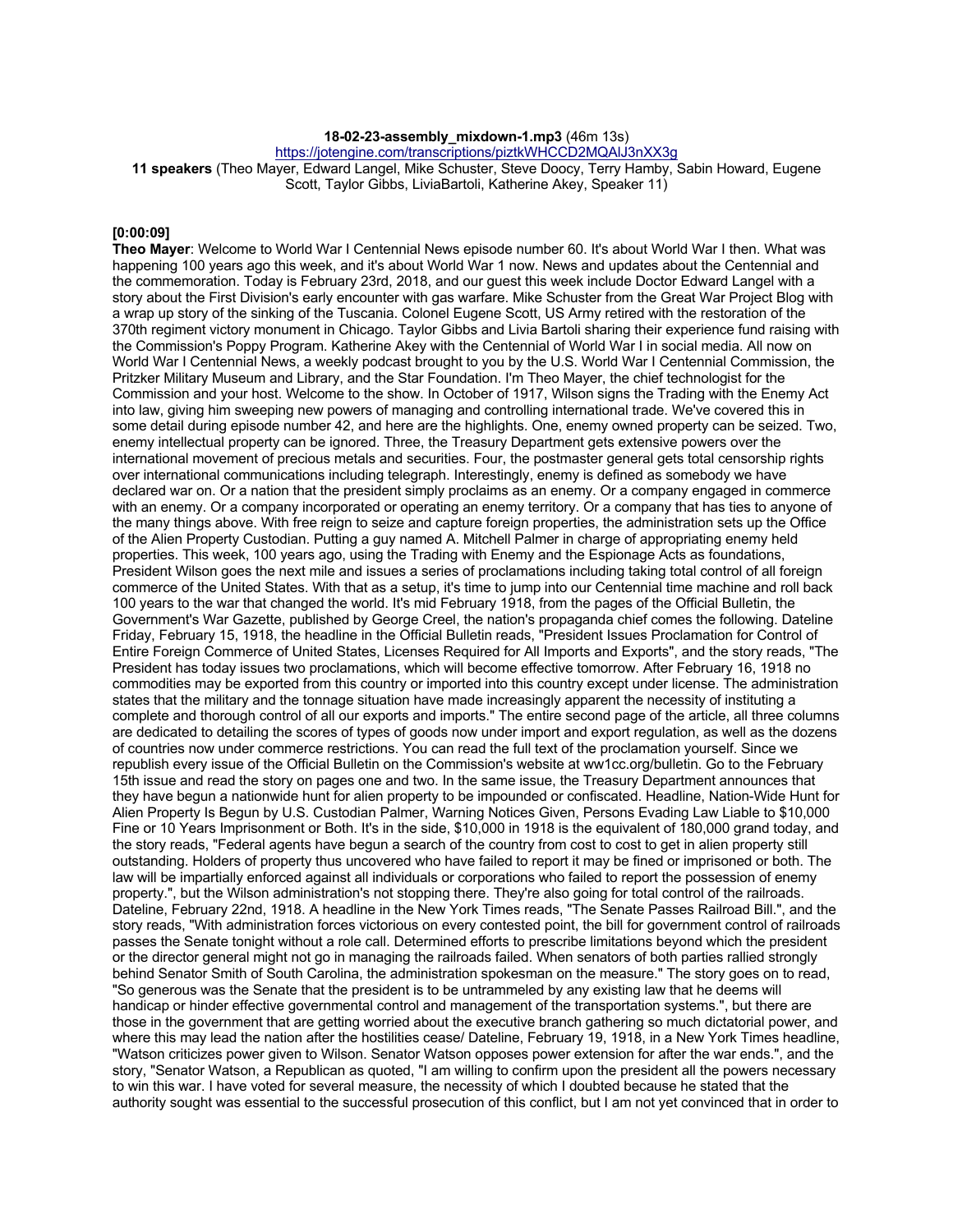win this war, it is necessary to confirm upon the president these tremendous powers for a period of peace after the conflict shall have ceased. To that end, let us firmly resolve that with the proclamation of peace, the president shall surrender all these vast powers willingly conferred upon him by an aroused people because of the [inaudible] necessities of war, and that this nation shall return to the kind of republic founded by the revered fathers of this union." The Wilson administration consolidates its unprecedented and overarching power across all sectors of American industry, food production, transportation, finance and trade, 100 years ago this week in the war that changed the world. Follow our research links in the podcast notes. This week on America Emerges, military stories from World War I. Doctor Edward Langel recounts the story of the First Division, the Big Red One in action as they face off a deadly gas attack. Welcome Ed.

# **[0:09:09]**

**Edward Langel**: I'm glad to be here, Theo. The Big Red One First Division appropriately was the first to enter combat, and it entered combat on November 2nd, 1917 when the Germans launched a raid against the Big Red One troops at a place called Bathelémont, and the first three American soldiers were killed in action there. A young captain, George C. Marshall investigated this event, and he determined that the First Division troops really were not prepared. They were surprised. They didn't handle the raid very well. It was an embarrassment and a learning process for them. A short time later, a General Robert Bollard was placed in command of the First Division, and Bollard was a very aggressive commander. He said, we're not going to wait for the enemy to come to us. We're going to come to them next time we're at the front. We're going to maintain constant pressure on the Germans with [inaudible], with raids, with surprise artillery bombardments, and he was as good as his word. When the First Division enters the lines again, near a place called [inaudible] in February of 1918, Bollard launches them in regular raids and patrols, and he maintains a pressure on the enemy and he also experiments with gas attacks for the first time. The American artillery launches some gas shells there. Chlorine and phosgene gas against the Germans. They're not very effective. The Germans brushed them away, but a short time later, the Germans send their response and it is a devastating response. On February 26, 1918, 100 years ago almost exactly, the Germans launched a massive mustard gas bombardment against the First Division troops. Now, the First Division men had been trained on how to handle gas. They had been drilled. They knew they had to get their gas masks on quickly, that they needed to be prepared, but unfortunately the equipment they had been given really was pretty deficient. Many of the masks were defective, and also in some ways, the troops had drilled too much. They began to think that every alert was a drill and they didn't take it seriously, many of them did not respond quickly. Many of them paid the price. I'm going to quote a first hand account of what happened. "One man in panic stampeded and knocks down two others adjusting their masks. He rushed down the trench screaming and made no attempt to put on his respirators. He died shortly after reaching the dressing station. Another man threw himself in the bottom of the trench and began to scream. Two others trying to adjust his respirator had pulled off their own masks, and were gassed. Another private couldn't find his respirator and became panic stricken." It was a disastrous moment, dozens of First Division troops were killed or severely burned by the gas, but if the Germans thought the Big Red One was down and out, they were wrong, because a few days later, they launched a full scale assault against First Division lines and were beaten back pretty easily by the Big Red One, because they were ready and they learned quickly. This was yet another painful learning experience for the doughboys on the western front, but it was another indication of how quickly they could learn those painful lessons and that they could readjust and prepare for the future. Within a few days the Big Red One was ready to go again.

### **[0:12:54]**

**Theo Mayer**: Ed, next week you'll be joining Katherine and I for our March preview round table. Looking forward to speaking with you then.

### **[0:13:01]**

**Edward Langel**: I can't wait. Thank you.

# **[0:13:03]**

**Theo Mayer**: Doctor Edward Langel is an American military historian, author, and our segment host for America Emerges Military Stories from World War I. There are links in the podcast notes to Ed's posts and his website as an author. This week in the War in the Sky, we're going to look at some articles from The Times, and The Bulletin. Dateline, Thursday February 21, 1918, a headline in The New York Times reads, "Folk Comes and Goes At Will. Enemy Airplanes View Positions and Take Observations Freely Above the Reach of Guns. Only Fighting Air Machines Can Stop Their Calm Parade Over Enemy Lines.", and the story reads, "Control of the air in the American sector belongs to the enemy. Any officer at the front will make this declaration, and all have made it. Every time the Germans come over, their path through the sky is followed by fleecy shrapnel puffs, but the chances of hitting an airplane with anti-aircraft shells at those high altitudes is so remote that the enemy aviators calmly fly along as if on a pleasure tour." The article closes with a question, when are some American planes coming here? Well, the answer's published on the very same day in the Official Bulletin. Dateline, Thursday February 21, 1918. The headline reads, "First American Made Aerial Warships Now on Way to the French Battlefront." In the article a statement by the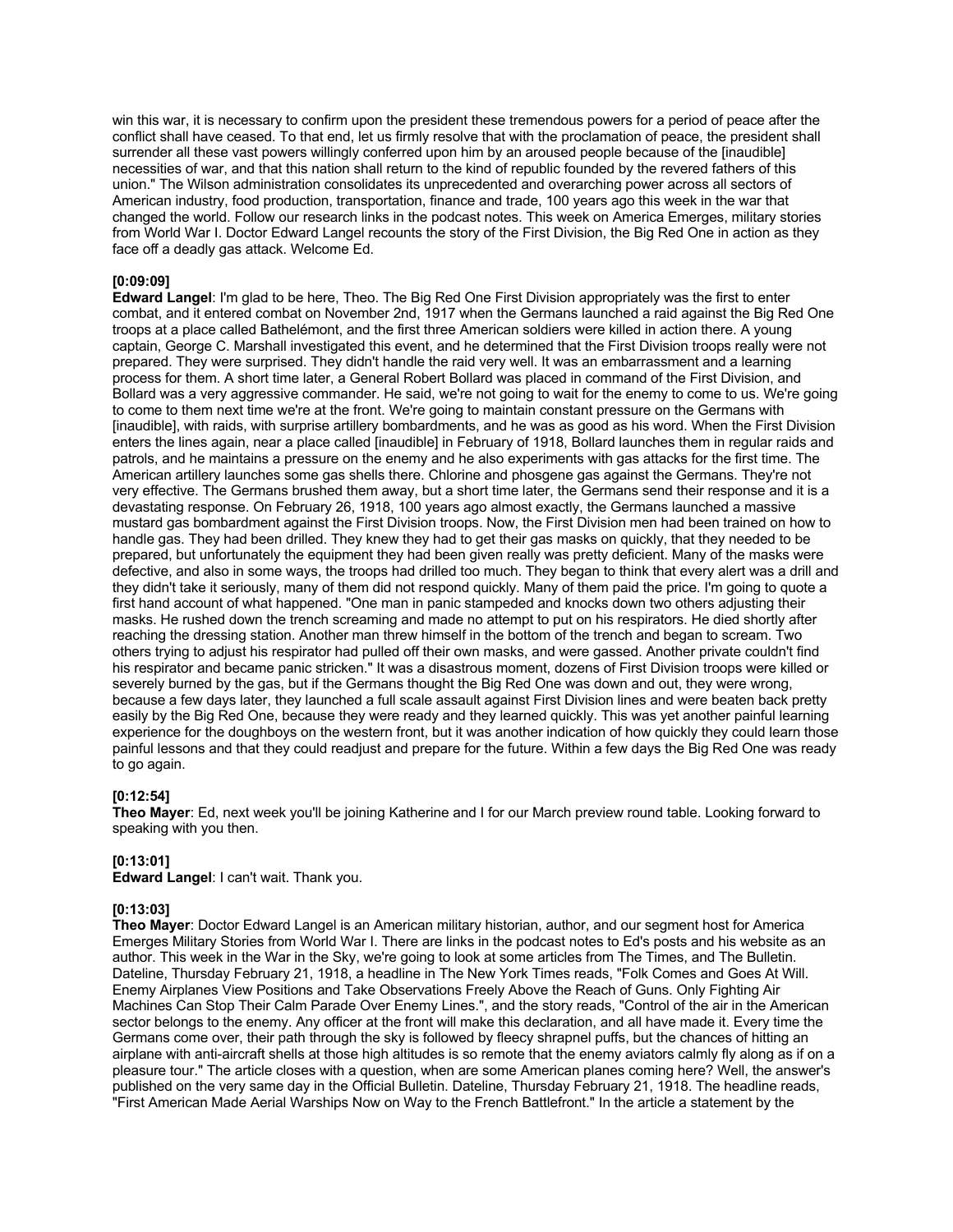Secretary of War reads, "The first American battle planes are today on route to the front in France. The first shipment, though in itself not large, marks the first overcoming of the many difficulties met in building this new and intricate industry. These planes are equipped with America's Liberty Motors. One of them in a recent test surpassed all records for speed in climbing for planes of that type. Engine production which began a month ago is now on a quality basis and the peak of production will be reached in a few weeks." The first planes are shipping to France from the U.S. With the aim of changing the dynamics of the war in the sky 100 years ago this week. See the link in the podcast notes. Now on to the Great War Project with Mike Schuster. Former NPR corespondent and curator for the Great War Project blog. This week, Mike takes another look at the Tuscania sinking and the context of the Great Troop movements over the Atlantic. Our research for the podcast shows that this singular ship sinking was in the news for weeks, and somehow marks a psychological water shed for the U.S. Perhaps it was the realization that we are in a real life and death struggle. What are the headlines, Mike?

### **[0:16:00]**

**Mike Schuster**: Well, the headlines read, "A Gathering Flood of Doughboys, Millions of Americans Crossing the Atlantic. Germany's First Target at Sea, the Tuscania." Special to the Great War Project. The buildup of American troops on the western front is proceeding far too slowly and the Americans know it. The Americans feared the worst for the coming year, writes one American officer a century ago. From a military point of view, Germany is stronger in the west today than it has been since 1914. Germany has 170 divisions against Britain's 54 and France's 93. That translates into more than half a million men for the British. Nearly a million for the French, but with Germany no longer fighting a two-front war, a war against the allies in the west and Russia in the east, it is moving millions of troops from the eastern to the western front. By the end of January 1918, the Americans have a mere 180,000 troops in France, and only 85,000 of them are with the fighting troops, but that is set to change. In the scales against this gloomy foreboding rights to historian Gary Mead was set to gathering a flood of doughboys sailing across the Atlantic. The crossing is not without its risks. German knew boats still lurk in the waters off the coast of England and Ireland. They still attacked the ships carrying troops from America. One in particular was a deadly attack on the ocean liner Tuscania. The Tuscania was the first troop ship carrying doughboys from the United States to France to be torpedoed in the First World War. She was attacked without warning and that killing ground favored by U-boats off the coast of Ireland. The Tuscania, Mead rights, was the biggest disaster in the ferrying of American soldiers to Europe. On her last voyage, she left the port of Hoboken, New Jersey on January 24th, 1918. She carried more than 2,000 American soldiers, as well a crew of 384. She sailed in a convoy of 13 ships. In the ferocious squall, it was a miracle the U-boat could see anything at all, Mead rights. The ship was hit by a single torpedo. According to his story and Mead, as so often it was not the torpedo itself which caused the large loss of life, but the appalling weather conditions, the sub zero temperature of the sea, and the swift onset of pitch black night making searches impossible. The destroyers brought into the Northern Irish port of London [inaudible] about 13,050 and another 550 were brought into a second port. Hundreds of others made reports were thrown on to the islands of the coasts and their life boats, some sank beneath the waves very quickly. The people of the islands did all that was humanly possible to rescue them, while they did save hundreds who might otherwise have been lost, 182 of the Tuscania soldiers were flung ashore lifeless. According to historian Mead, this was the first time that a vessel filled with American troops on their way to the theater of war had gone to the bottom. Had it not been for the convoy and pure luck, most of the 25,000 onboard would probably have perished. That's the news from the Great War Project this week 100 years ago.

# **[0:19:18]**

**Theo Mayer**: Mike Schuster from the Great War Project blog. For videos about World War I, we recommend the Great War Channel on YouTube. These veteran World War I story producers are offering several new videos this week, including Russian Pistols of World War I, and No War, No Peace - Trotsky's Gamble, and France's War Aims and Refugees. To see their videos about World War I follow the link in the podcast notes or search for The Great War on YouTube. It's time to fast forward into the present with World War I Centennial News now. This section isn't about history, but rather it explores what's happening now to commemorate the Centennial of the war that changed the world. A century in the making. The story of America's World War I Memorial in Washington, D.C. In this segment, we take you on an insider's journey that explores this grand undertaking and the people behind it. It's been an exciting week for the memorial team. Late last week, the maquette in hand, the maquette being a 10-foot long first draft miniature of the stunning sculpture of the memorial, the team setup for a meeting review by the Washington Commission of Fine Arts, one of the governing bodies for what it and what is not built in the nation's capital. Good progress was made with the CFA commissioners providing their insight and their feedback to the team. Then it was off to New York for the projects first exposure on national network television. As commissioner chairman Terry Hamby, sculptor Sabin Howard, and the maquette joined host Steve Doocy for an interview recording on the set of Fox and Friends. The segment aired this past Tuesday morning.

# **[0:21:16]**

**Steve Doocy**: Joining us right out here in the studio, sculptor Sabin Howard and the Chairman of the U.S. World War I Commission, Terry Hamby. Good morning both of you.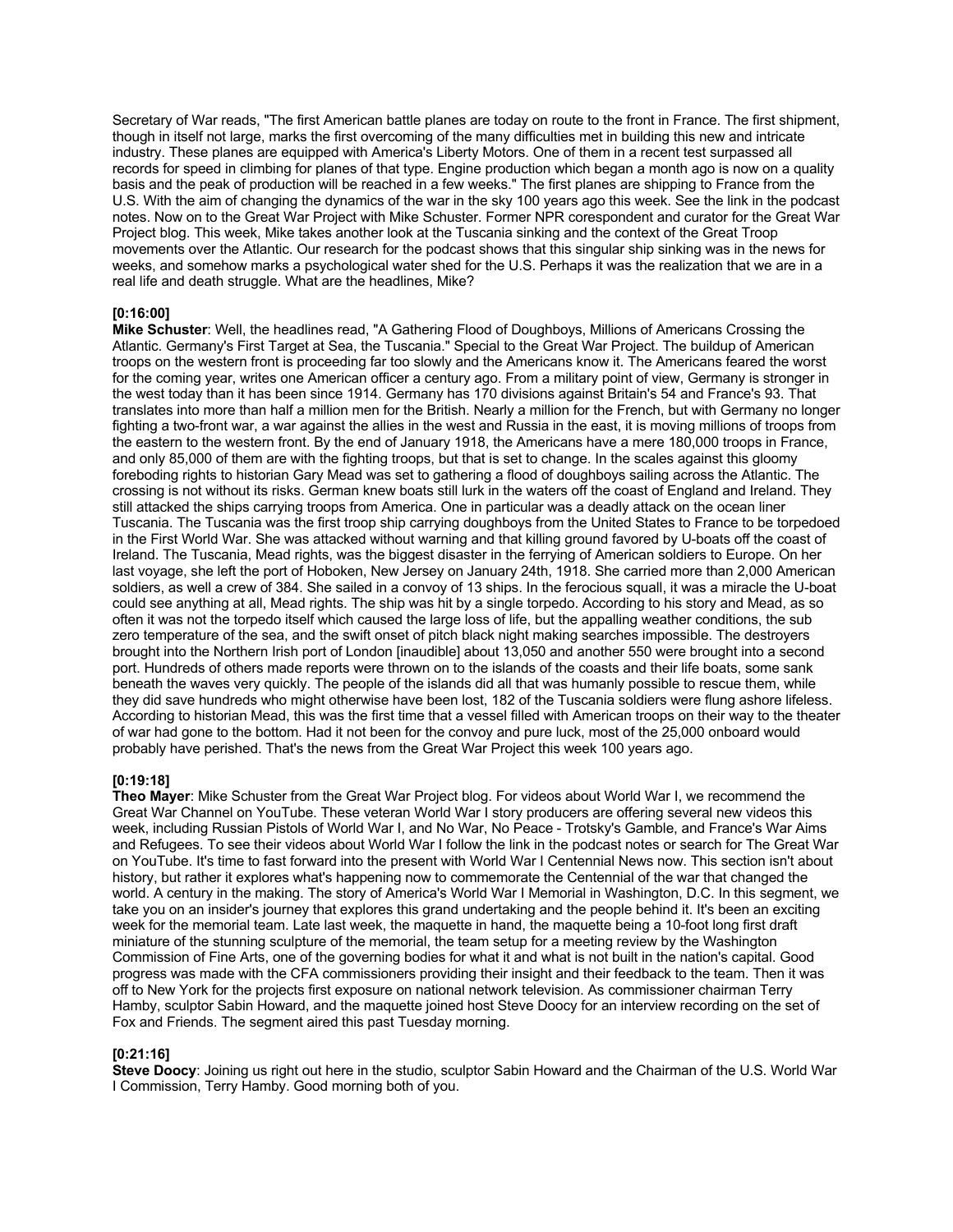**[0:21:25] Terry Hamby**: Good morning.

### **[0:21:26]**

**Sabin Howard**: Thank you for having us.

# **[0:21:27]**

**Steve Doocy**: Terry, Washington, D.C. Has got every war memorial for every American war, except World War I, why?

# **[0:21:33]**

**Terry Hamby**: It's a national tragedy that we've overlooked the service of 4.7 million Americans and the sacrifices that they made in World War I. They shaped the world that we live in today. That's the reason the commission was formed. There's no longer a survivor of World War I and it's up to us to speak for those who no longer are here so that they and their families maybe recognized with this memorial.

### **[0:22:06]**

**Steve Doocy**: That's right. Well, the memorial is beautiful. You've already got the land. It's going to be to the east of the White House. Sabin, tell us a little bit about this because this piece of art has never been done before. This is not the actual memorial. This is just a depiction of what it's going to look like.

### **[0:22:19]**

**Sabin Howard**: This is an idea of what it will become. You're looking at a bronze wall that will eventually be created 65 feet in length, 11 feet high with 38 figures, all marching towards the future, which is that image of World War II at the end.

### **[0:22:35]**

**Steve Doocy**: It's so beautiful, but it does come with a price. You're trying to raise the money, aren't you?

### **[0:22:39]**

**Terry Hamby**: We are. It was mandated that it be placed in Pershing Park by congress, and it was also mandated that it be built with public funds. We have a fund raising drive underway, and as I say, it's a national tragedy. These were the first men to deploy to a country that they've never visited, fighting a war that they didn't start, and die for peace and liberty for people they didn't know. It's up to us to recognize their sacrifice.

### **[0:23:10]**

**Steve Doocy**: Well, it will be built. This is what it's going to look like. If you would like to find out how you can help, you can go to foxandfriends.com, also they've got a website it's ww1cc.org. All right. Guys, thank you very much for joining us live.

# **[0:23:26]**

**Theo Mayer**: You can see the full interview by going to ww1cc.org/memorial, all lower case. The airing resulted in thousands of page view on the memorial website, and most important hundreds of people making their first donation to the project. Now, the maquette and the team have setup for a special showing at the historic Willard Hotel. It's located directly across the street from Pershing park, the future home of America's World War I memorial in Washington, D.C. It's been a big week for a wonderful project that's been a century in the making. Today, we're combining our Remembering Veterans and our 100 Cities, 100 Memorial segments with an interview with Colonel Eugene Frederick Scott, U.S. Army retired. Born in the south, raised in Chicago, and forged in the U.S. Army with a 28-year military career including two tours of duty in Vietnam. A man like doesn't retire and at his post-military career he became the publisher of the Chicago Daily Defender newspaper, and a very busy social activist. Colonel Scott, along with his equally formidable wife, Beverly, who I suspect may be his secret weapon, showing up in my world during the 100 Cities, 100 Memorials Project when they submitted a Chicago monument to the 370th infantry regiment. Colonel Scott, welcome.

### **[0:24:53]**

**Eugene Scott**: Pleasure to be here.

# **[0:24:53]**

**Theo Mayer**: Colonel, let me start by talking local Chicago history. Can you give us an overview of the 370th and their role in World War I?

**[0:25:01]**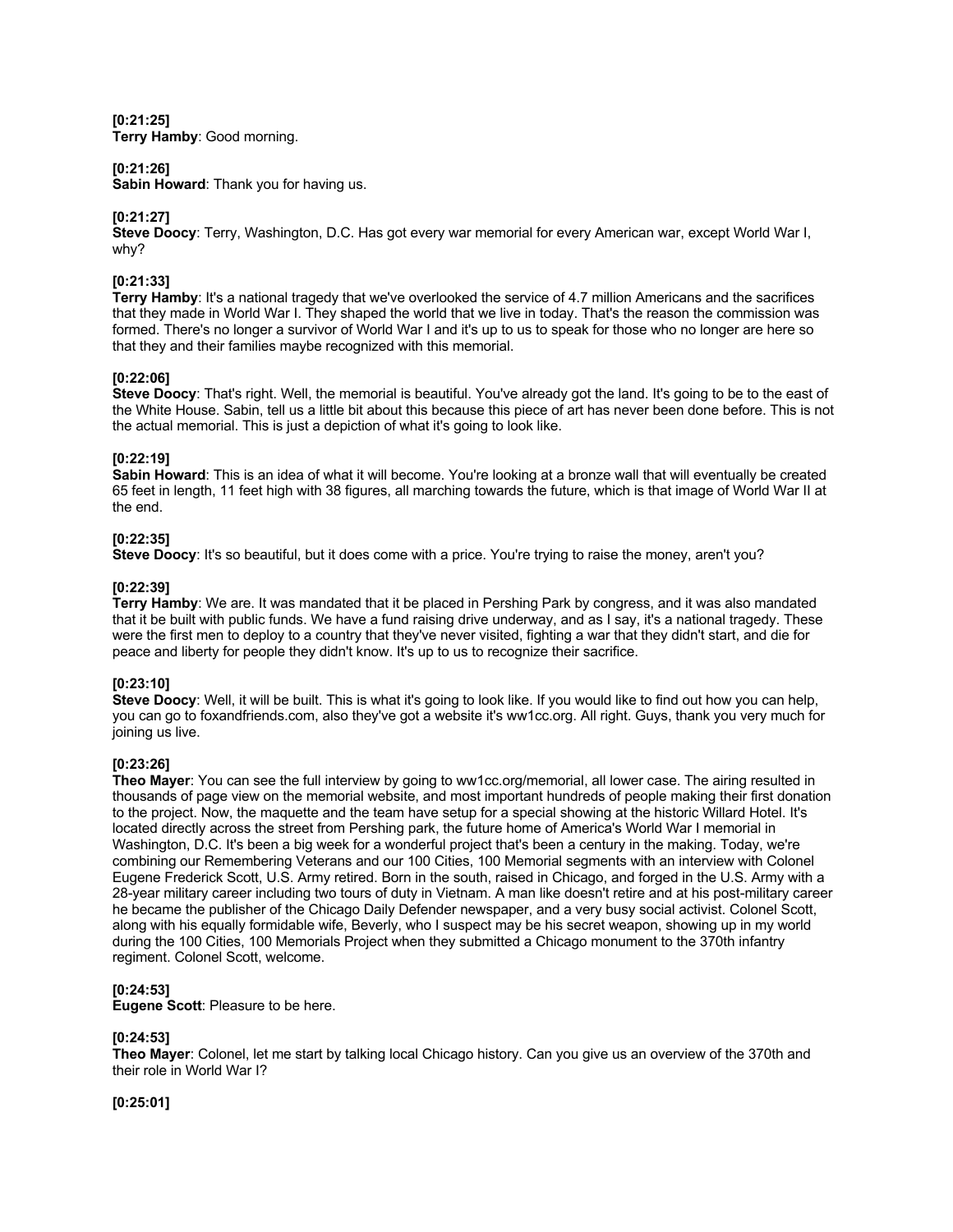**Eugene Scott**: I certainly can. The 370th was in all black regiment that was formed in Chicago in the early 1900's, as you know at that time, the entire system was segregated. It was a need to have some involvement from black citizens and this black regiment was formed. The regiment saw active duty and [inaudible], and during the Mexican excursion as they tried to hunt down [inaudible]. They came into World War I with some combat experience, and ended up being one of the most trained units to enter into the war. They entered into the war out of Camp Logan, Texas. Sitting right outside of Houston. The interesting thing about Camp Logan was that just right to the 370th arriving at Camp Logan, there was a worse riot in U.S. Army history. Where soldiers of the 24th Infantry Division, I call it unit, and in a downtown Houston, shot up the town and killed about 15 civilians. As a result of that, the army had a court marshal and hung 16 black soldiers. He allowed about that, but that was during the time as we build up the World War I and many of the southern communities did not want armed black soldiers coming in there, to their community. The 370th left Texas, went to France, entered the war, and fought with the French. It was signed to the French there was really no place to put this all black combat unit commanded by a black colonel, Colonel Frank Denison. It was easier for the army extraditionary force just to assign these units to the French. The French needed soldiers. Okay, we will send these soldiers over. They ended up being just a tremendous opportunity to these soldiers to participate in combat, earned numerous medals, and fought in many battles and displayed their bravery on many occasions. One unit being recognized with a unit citation from the French and the soldiers of the 370 received over 61 French [inaudible], and 21 U.S. Distinguished service across the [inaudible]. They had a great experience in the war and it led to a lot of comradery and respect with the French army and the French people.

### **[0:27:59]**

**Theo Mayer**: Colonel, one of the things that I understand was really unusual about the 370th as a black unit was that they had black officers. That was unusual wasn't it?

#### **[0:28:09]**

**Eugene Scott**: That was quite unusual. The policy of the army at the time was that all black units were commanded by white officers, but it is this unique, the only unit in the army that is commanded by all black officers and entered into the war with that configuration, and it cause a lot of problems because the policy was that white officers commanded like troops.

#### **[0:28:38]**

**Theo Mayer**: Colonel, about the monument, that's one of the awardees for the 100 Cities, 100 Memorials Project. Could you tell us about it?

#### **[0:28:45]**

**Eugene Scott**: The monument was built in 1927 to recognize the [inaudible] of the 370th during World War I, and it's also memorializes the over 120 soldiers that were killed from the Illinois 8th regiment and the 370th. That monument is probably one of the most beautiful monuments in the city. It's made of granite, and it's bronze, and it has black soldier on the top of the monument in the combat position. It's just a breath taking piece of art for the south side of Chicago.

#### **[0:29:33]**

**Theo Mayer**: Colonel, what other World War I Centennial projects are you working on?

### **[0:29:37]**

**Eugene Scott**: One of the most exciting projects to [inaudible] and myself is our International French-U.S. Student Exchange Program, where we have three high school groups that are participating in the exchange. We have a JS band from our Martin Luther King High School here in Chicago that will be going to France in September, and we have 12 cadets from the Chicago Military Academy that will be dressed in [inaudible] uniform and participate in parades and ceremonies also in France. The bands will do concerts, and the first concert is going to be here in Chicago next month, where at the French School, from [inaudible] is going to come to Chicago and practice with the Chicago King High School band, and also visit sites around this city, stay with the students for a couple days and just get to understand how U.S. Students live, and then we'll make that exchange in September where the U.S. Students will go to France.

#### **[0:30:57]**

**Theo Mayer**: That sounds like an amazing program. In fact, when they are here, maybe we can bring a couple of students on the show and just have them talk to us about what they're experiencing.

### **[0:31:05]**

**Eugene Scott**: Hey. That would be great and I'm busy finding things for them to do because young people, you have to keep them occupied. I would certainly love to do that.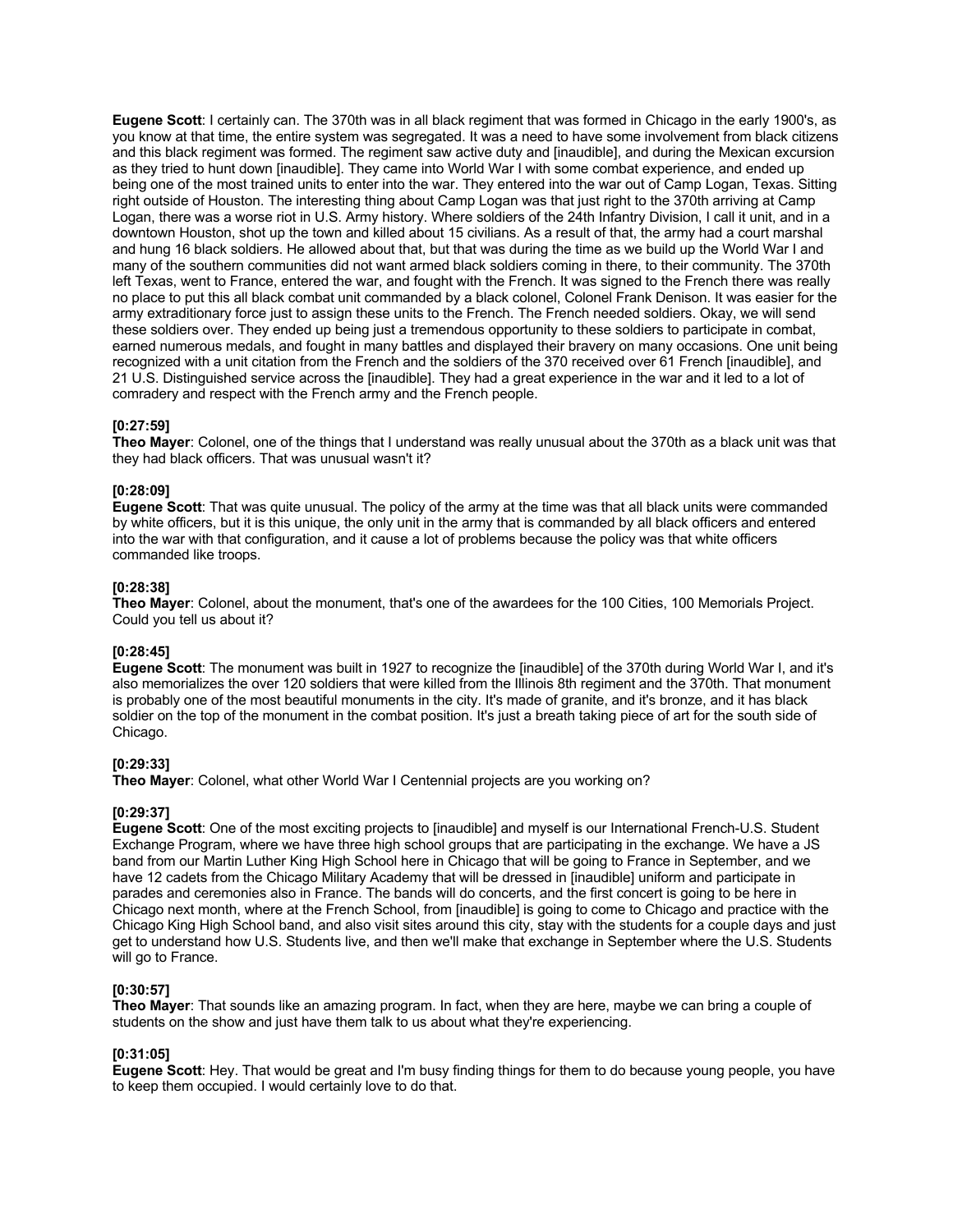# **[0:31:16]**

**Theo Mayer**: Well, colonel, thank you so much for coming on and telling us about that today.

### **[0:31:20]**

**Eugene Scott**: I appreciate it. Thank you.

### **[0:31:23]**

**Theo Mayer**: Colonel Eugene F. Scott, U.S. Army retired and former publisher of the Chicago Daily Defender Newspaper. Learn more about him and his projects by following the links in the podcast notes. Today in our education section, we're joined not by an educator, but by two very special entrepreneurial and dedicated young students, Taylor Gibbs and Livia Bartoli from the St. John the Evangelist Middle School in Watertown, Connecticut. They brought the Centennial Commission's Poppy Seed Fund Raising Program to their school to help raise awareness for our World War I veterans, and to help raise money for America's World War I memorial at Pershing Park in Washington, D.C. Livia, Taylor welcome to the podcast.

#### **[0:32:08]**

**Taylor Gibbs**: Hi. Hello.

### **[0:32:09]**

**Theo Mayer**: Hey, it's great to have you guys on this show. When you got into this, how did hear about the World War I Poppy Program, and what made it appealing to you to get involved with?

### **[0:32:18]**

**Taylor Gibbs**: This year for the Daughters of American Revolution Project. Livia and I decided to do community service, and in researching ways we could volunteer or participate in the Centennial celebration, we came across the Poppy Program. We chose it because we thought it would be a great way to give back to the community and to raise awareness about the veterans in memorial. We also have family members that have fought for our country. My dad was in the army and is a U.S. Veteran, and I have great grand parents that fought too.

### **[0:32:52]**

**Theo Mayer**: When you guys got into the program, how did it go? How did the fund raising go?

#### **[0:32:56]**

**Taylor Gibbs**: It went well. We raised over \$400 at St. John the Evangelist Church and the South Berry Thrift Shop, and all of the money that was donated, we sent to the memorial to help build it.

#### **[0:33:11]**

**Theo Mayer**: Well, you know there are no living veterans from World War I left. We're the only people that can speak for those guys now. You're doing a great job and many thanks. Did you find the Poppy Packets increased interest in World War I from the buyers that had raised any questions?

#### **[0:33:28]**

**Taylor Gibbs**: Yes, many people were curious of where the proceeds are going from donating, and some people have similar stories about their family being a part of World War I, and fighting for our country.

### **[0:33:40]**

**Theo Mayer**: The other thing I wanted to ask you is, what advice would you give anyone else who wants to do a Poppy Packet Program to raise funds?

#### **[0:33:47]**

**Taylor Gibbs**: We would tell them that in buying the Poppy seed packets in the box, you already are making a donation, and to go early when you're signing on to people, because people tend to be out earlier in the day, not too many were out at night.

### **[0:34:03]**

**Theo Mayer**: Have you guys been surprised that how much recognition you've gotten for doing this project?

### **[0:34:07]**

**Taylor Gibbs**: Yes, we really didn't think that we were going to be on this podcast. We were actually very surprised, but we're also very grateful for this opportunity.

**[0:34:17]**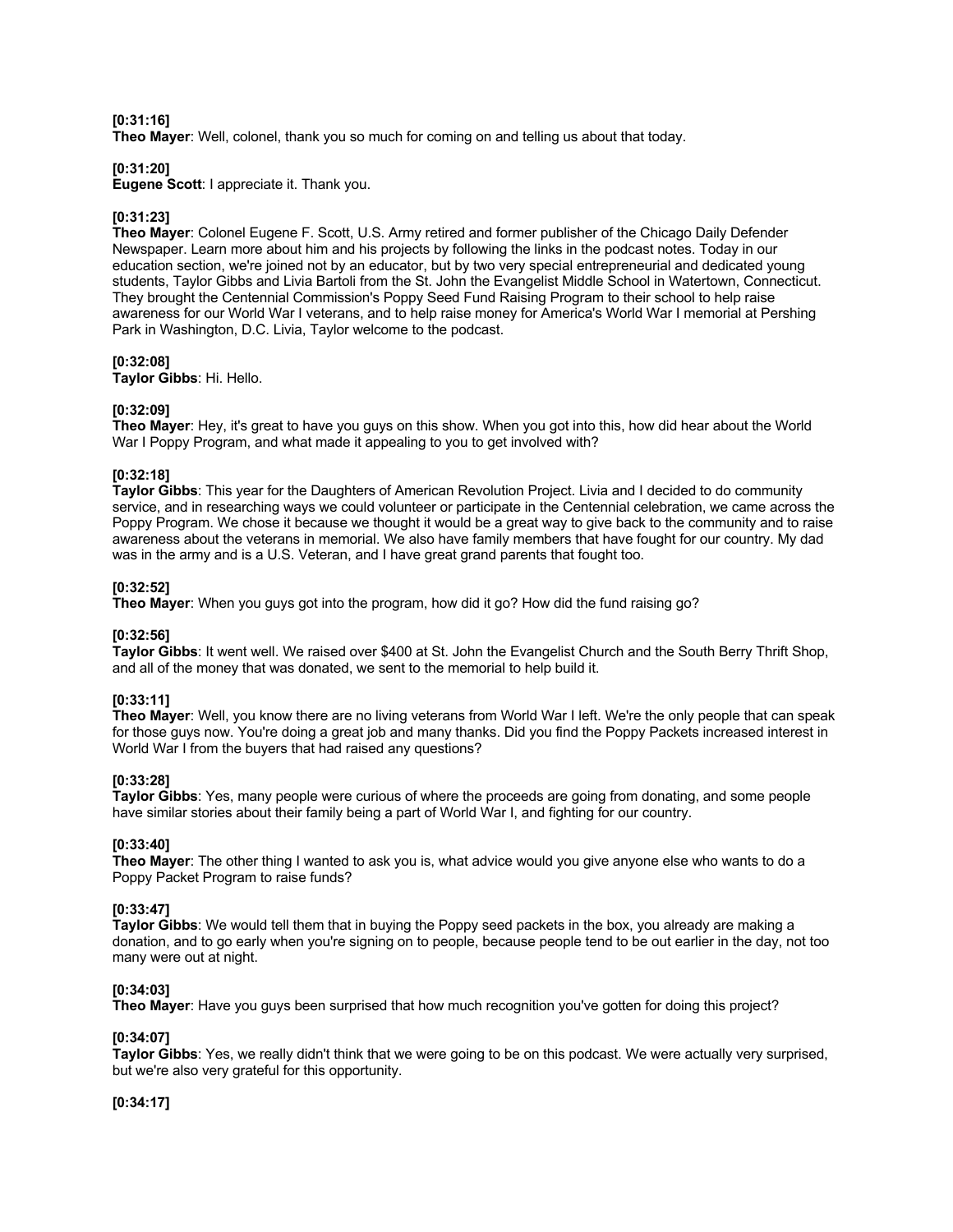**Theo Mayer**: Well, you know, there's a letter that went around at the Commission that talked about what you guys were doing. Somebody wrote an article about it, and then we heard about the article, and then we decided to bring you on. It's great to have you on the show. For each of you, what do you think you're going to remember most about doing this project?

### **[0:34:34]**

**Taylor Gibbs**: spreading the awareness that the veterans need to be honored, and they should have a memorial dedicated to them.

### **[0:34:41]**

**Theo Mayer**: That's a great answer. Ladies, thank you so much for joining us, and you've been a delight to have on the show.

### **[0:34:48]**

**Taylor Gibbs**: Thanks, you too.

#### **[0:34:52]**

**LiviaBartoli**: Thank you.

#### **[0:34:53]**

**Theo Mayer**: Taylor Gibbs and Livia Bartoli are students at the St. John the Evangelist Middle School. Learn more from their efforts and the Poppy Seed Program by visiting ww1cc.org/poppy or by following the link in the podcast notes. To wrap up education this week, the latest World War I Education Newsletter just came out. Issue 11 is Women in War, and focuses on the diverse roles women took on to support the war both abroad and at home. This issue includes resources for teaching about The Hello Girls, Female Yomen, Women Warriors in Russia, Women's Rights in Turkey, and the Legacy of the Women's Suffrage Movement. The newsletter is published by the National World War I Museum and Memorial in partnership with the World War I Centennial Commission. Go to our new education website at ww1cc.org/edu where you can sign up for the education newsletters and connect with the Commission's education program, or just follow the link in the podcast notes. This week for our updates from the States. We're actually going to look at something from 100 years ago. In our research this week for our then history section we found this really interesting map that was published in the February 21 issue of the Official Bulletin on page eight. The headline reads, "Cost Per Man Drafted for Service as Indicated by State." That's worth a look, with Delaware recruitment for the most costly per soldier at \$19 and Oklahoma the least at \$1.57. The average draftee inducted cost the government \$4.93 each. Check out the article of the map to see what it cost in your state. See page eight of the February 21 issue of the Official Bulletin at ww1cc.org/bulletin or just follow the link in the podcast notes. Now, for our feature speaking World War I where we explore the words and phrases that are rooted in the war. In 1914, the French army still used the same military uniforms they'd had for decades with vibrant red pantaloons and bright white gloves. The see me, shoot me uniforms were one of the factors that led to their route by the German army in the first few months of the war. In response, the French launched a special unit in 1915, whose members mostly artists, were known as [inaudible]. The French term [inaudible] means to hide oneself. This led to this week's speaking World War I word camouflage. Camouflage is also a popular clothing style. Most often referred to in slang as camo. From a military definition standpoint, the word denotes the disguising of military personnel equipment and installations by painting or covering them to make them blend in with their surroundings. With planes scouting every mile of active front for troop movements, ammunition stores, and other valuable information, hiding in plain sight became increasingly important. Armies look to nature for ideas on how to hide tanks, hospitals, snipers, bridges, even ships from the enemy's prying eyes. Camouflage, this week's speaking World War I word. See the podcast notes to learn more. While we're talking about words, in this week's Stars and Stripes Issue from their ongoing feature A Doughboy's Dictionary, our favorite definition this week is socks. Socks are defined as foot coverings composed of a substance represented to the government or the Red Cross as being wool, and possessed of the same capacity for contracting holes as a machine gun target at 50 yards. Read all of this week's Start and Stripes Newspaper from 1918 by following the link in the podcast notes. For World War I war tech, we're going to talk about the depth charge. U-boats were the scourge of the seas. Taking out almost 5,000 ships over the course of the war. German U-boats, especially focused their attack on British shipping both military and commercial. The Royal Navy considered many possible strategies to defeat this threat, but none seemed viable until the summer of 1916. When a naval engineer named Herbert Taylor perfected the hydrostatic trigger. Allowing for a weapon that could be detonated when it experienced a certain level of water pressure. In other words, at a certain depth. The underwater pressure explosions were devastating to the submarine hauls while not damaging the surface ships. Though only two U-boats were sunk by depth charges in 1916. Production was increased as the conflict went on, and by the end of the war, the Royal Navy had used depth charges to sink 20 submarines, and that's this week's World War I war tech. Read more about depth charges during World War I at the link at the podcast notes. In Articles and Posts, from our rapidly growing website at ww1cc.org this week, we're featuring an article about the African-American women who served in the army nurse corp during World War I, 18 African-American women served state side, and their story is not well known. Their